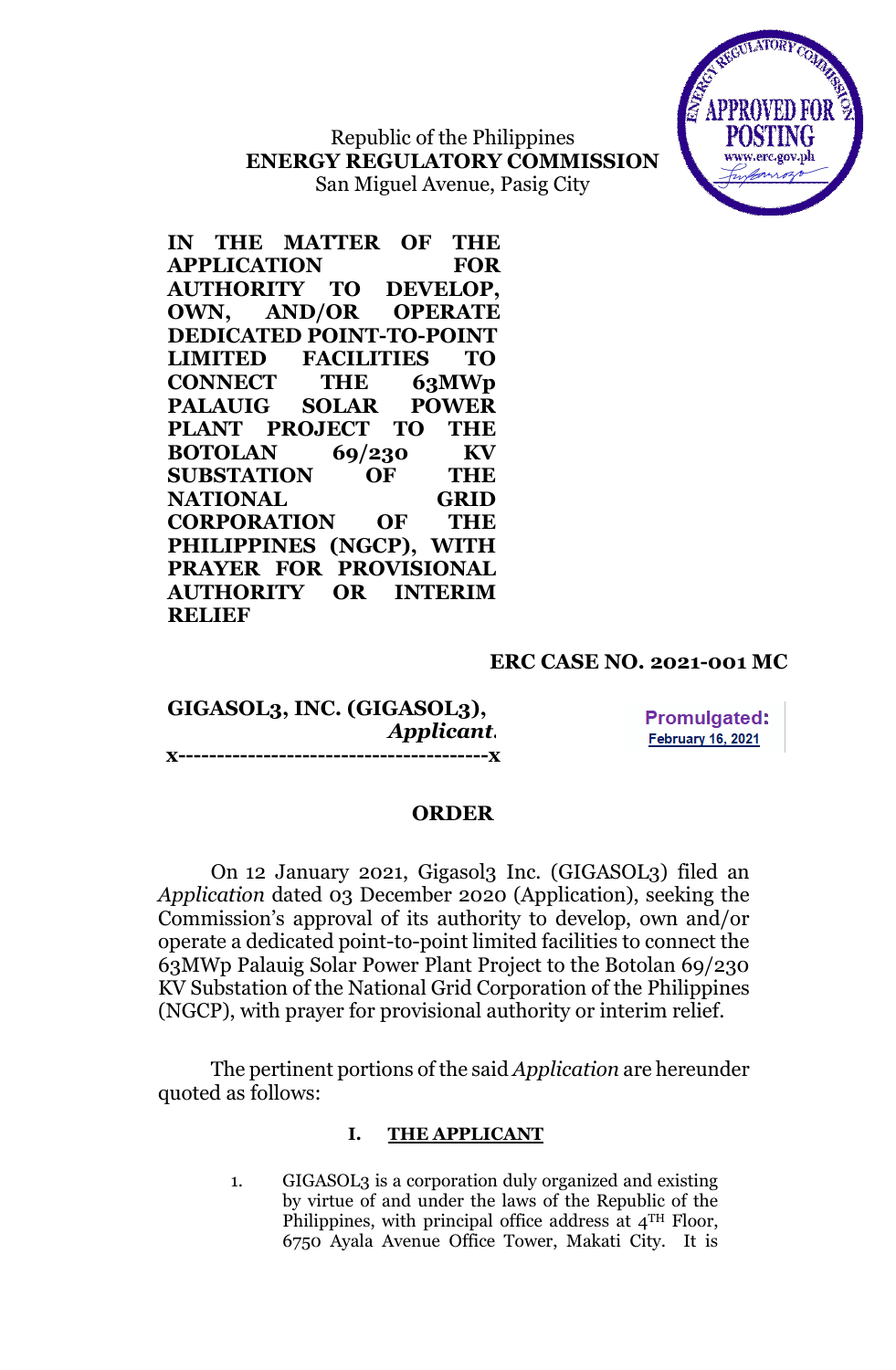primary organized to carry on the business of exploring, developing, and utilizing renewable energy resources, such as but not limited to biomass, biogas, hydropower, wind and solar energy, including operating, managing, maintaining, and rehabilitating energy systems and etc.;

Copies of GIGASOL3's Certificate of Incorporation, Articles of Incorporation, By-Laws, and the latest General Information Sheet are attached hereto and made integral parts hereof as **Annexes "A", "B", "C"** and **"D"**, respectively;

2. GIGASOL3 may be served orders and other processes through the undersigned Firm;

#### **II. NATURE OF THE APPLICATION**

3. This *Application* is submitted to this Honorable Commission pursuant to *Section 9 (f)* of *Republic Act No. 9136*, otherwise known as the "*Electric Power Industry Reform Act of 2001"* (EPIRA)<sup>1</sup> , *Rule 5, Section 5 (a)* of the *EPIRA Implementing Rules and Regulations*2*,* and *Section 4.2* of *Resolution No*. 23, *Series of 2016* or the *"Resolution Adopting Amended Rules on the Definition and Boundaries of Connection Assets for Customers of Transmission Providers"*<sup>3</sup> for its consideration and approval of GIGASOL3's proposed development,

<sup>1</sup> Section 9. Functions and Responsibilities.

xxx

l

(f) xxx

xxx

A generation company may develop and own or operate dedicated point-to-point limited transmission facilities that are consistent with the TDP: Provided, That such facilities are required only for the purpose of connecting to the transmission system, and are used solely by the generating facility, subject to prior authorization by the ERC: xxx

<sup>2</sup> Section 5. Dedicated Point-to-Point Limited Transmission Facility of a Generation Company.

- (a) Subject to prior authorization from ERC, TRANSCO or its Buyer or Concessionaire may allow a Generation Company to develop, own and/or operate dedicated pointto-point limited transmission facilities; *Provided*, That:
	- (i) Such dedicated point-to-point limited transmission facilities are required only for the purpose of connecting to the Grid which will be used solely by the Generation Facility, and are not used to serve End-users or Suppliers directly;
	- (ii) The facilities are included and consistent with the TDP as certified by TRANSCO or its Buyer or Concessionaire; and
	- (iii) Any other documents that may be required by the ERC.

<sup>3</sup> 4.2. Connection Assets for Generation Customers of Transmission Provider Connection Assets for generation customers of Transmission Provider include those assets from the last Single Mechanical Connection of a User System or Equipment of a Generation Company, at its Connection Point, to the last Single Mechanical Connection which is not shared with another Customer within the Grid

xxx

A Generation Company may develop and own or operate a dedicated point-to-point limited facilities provided, that such facilities are required only for the purpose of connecting to the transmission system, and are used solely by the generating facility, subject to prior authorization by the ERC.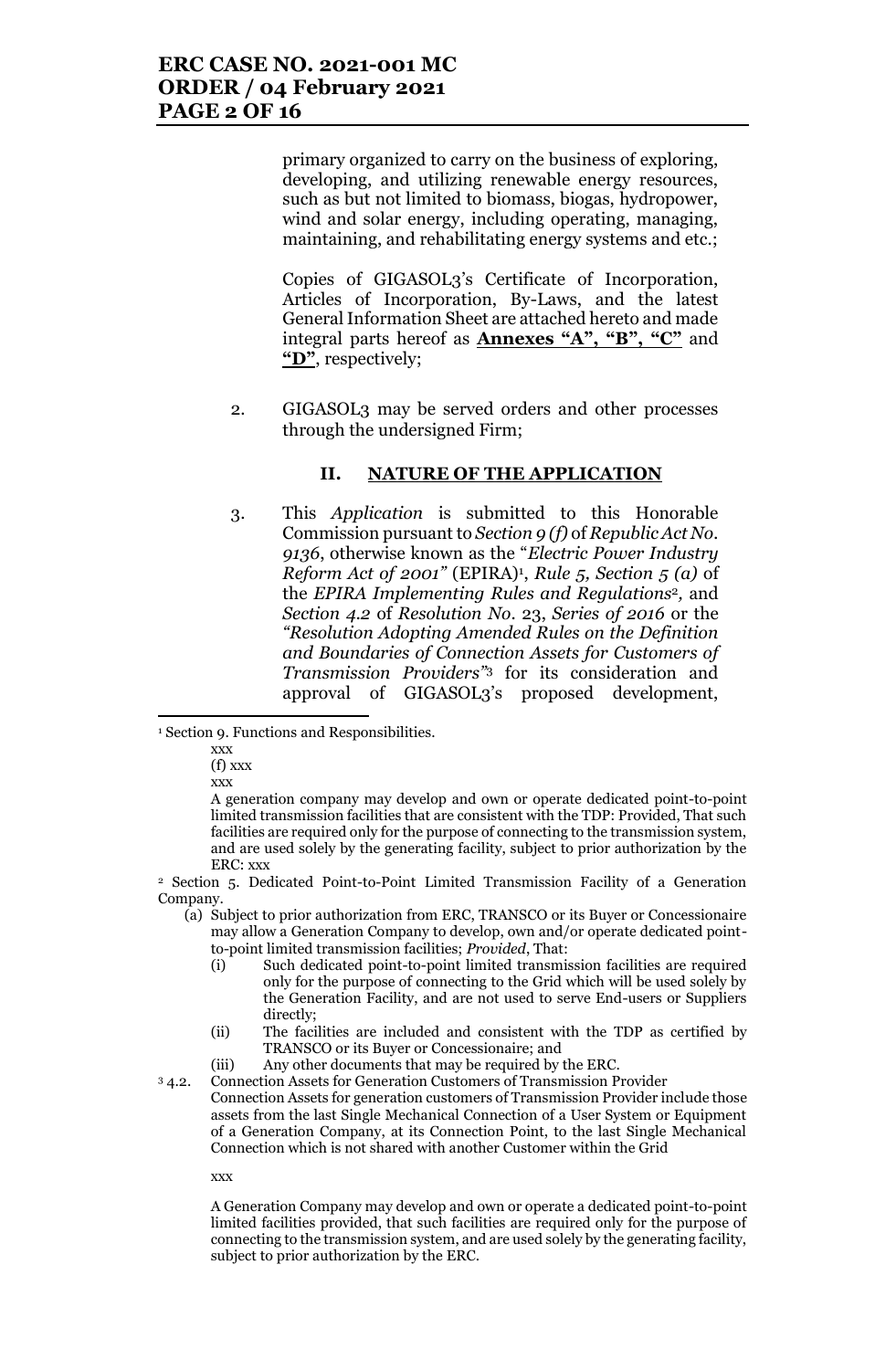ownership, and operation of interconnection facilities (the "**Dedicated Facility Project**"), which will connect the approximately 63MWp Solar Power Plant Project (the "**Palauig Solar Power Plant**") located in Palauig, Zambales to the Luzon Grid through the 69/230kV Botolan Substation operated by the National Grid Corporation of the Philippines (NGCP).

Copy of the Secretary's Certificate dated 17 November 2020 attesting to the resolution of GIGASOL3's Board of Directors approving the Dedicated Facility Project, authorizing the filing of this *Application* and appointing the authorized representatives thereof is attached hereto and made an integral part hereof as **Annex "E"**;

#### **III. STATEMENT OF FACTS**

4. GIGASOL3 is a duly registered renewable energy developer of solar energy resources and is the holder of a Solar Energy Operating Contract No. SEOC No. 2020- 02-560 (the "**Operating Contract**"), executed between the Republic of the Philippines, through the Department of Energy (DOE) and GIGASOL3 on 6 November 2019.

> Copies of the Certificate of Registration issued by the DOE and the Operating Contract are attached hereto and made integral parts hereof as **Annexes "F"** and **"G"**, respectively;

- 5. The Operating Contract grants GIGASOL3 the exclusive right to explore, develop and utilize the Solar Energy Resources within the Contract Area<sup>4</sup> located in Palauig, Zambales. Pursuant thereto, GIGASOL3 is developing the Palauig Solar Power Plant in Palauig, Zambales (the "**Project Site**");
- 6. To connect the Palauig Solar Power Plant to the Luzon Grid, GIGASOL3 shall develop and construct the Dedicated Facility Project, a dedicated point-to-point limited transmission facility to be used solely by the Palauig Solar Power Plant for its dispatch. GIGASOL3 intends that the power generated by the Palauig Solar Power Plant will be sold to the market on a merchant basis.

The Project Description and Project Profile are attached hereto and made integral parts hereof as **Annexes** "**H**" and **"H-1"**, respectively;

 $\overline{a}$ 

<sup>4</sup> Refers to the certain area comprised of 64.22 hectares in the Province of Zambales with metes and bounds exclusively reserved by the DOE and GIGASOL3, as RE Developer. See Annex A of the Operating Contract attached hereto as Annex "G" for the Contract Area's Technical Description and Map.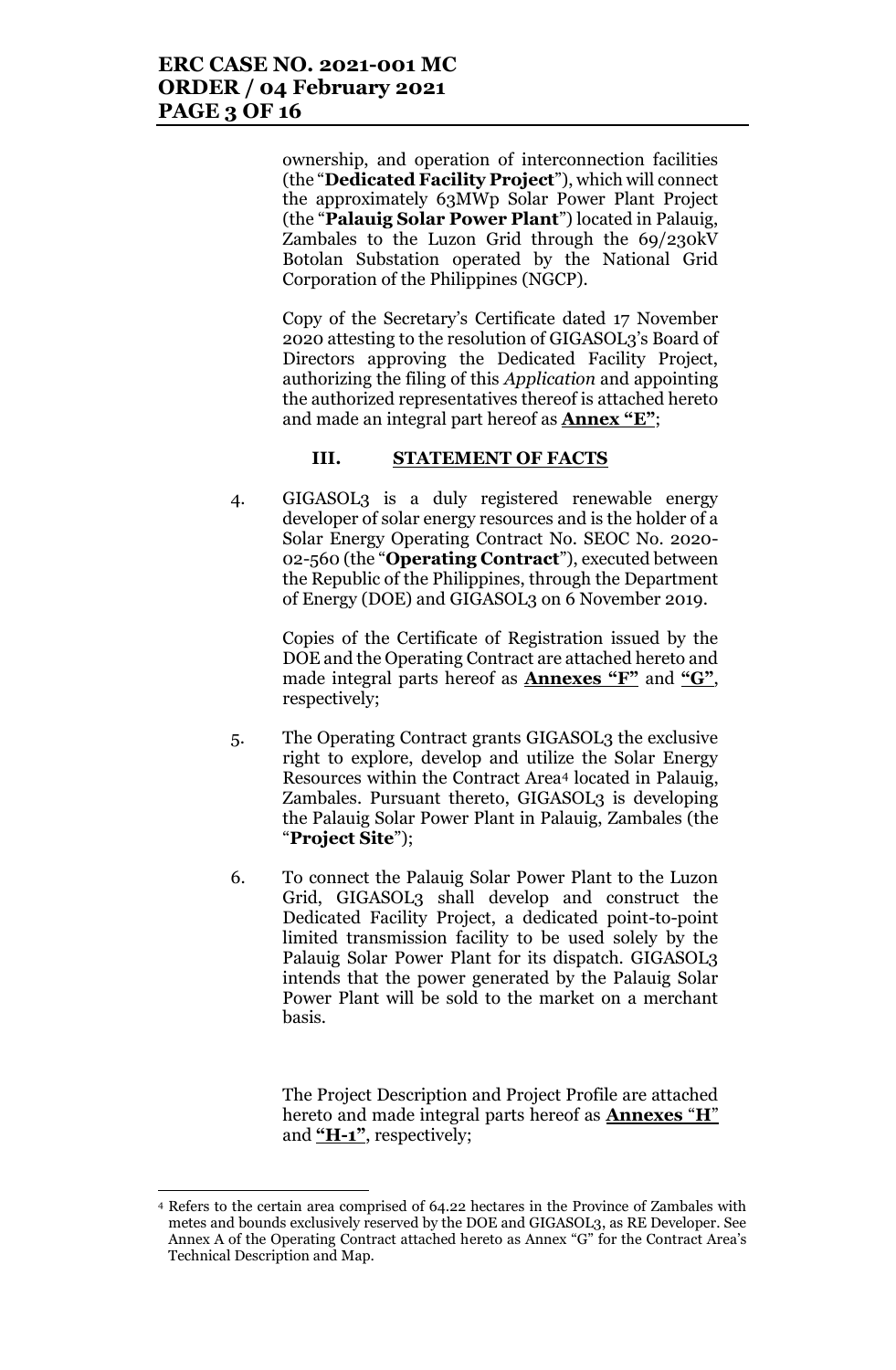#### **IV. TECHNICAL AND FINANCIAL CAPABILITY OF GIGASOL3**

- 7. There are two schemes to connect the Palauig Solar Power Plant to the Luzon Grid: (a) Direct tap to Pole 208 of the NGCP 69kV Botolan-Candelaria line (Phase 1) or (b) direct connection to the NGCP 69kV Botolan Substation (Phase 2), both require the development and construction of a Dedicated Facility Project. GIGASOL3 intends to connect through both schemes and will use Phase 1 as an interim connection while waiting for Phase 2 to be completed;
- 8. The Pole 208 of the NGCP 69kV Botolan-Candelaria Subtransmission Line is the nearest connection point, while the NGCP 69kV Botolan Substation is the nearest substation from the switchyard of the Palauig Solar Power Plant (approximately 0.015 and 18 kilometers, respectively) compared to the other substations of the NGCP, such as the substation in Olongapo, Zambales (approximately 75 kilometers) and in Bolo, Pangasinan (approximately 65 kilometers).

A brief discussion on the Options Considered in Lieu of the Proposed Project is attached hereto and made an integral part hereof as **Annex "I"**;

- 9. With the foregoing, the Dedicated Facility Project, as outlined below, is the most effective way to connect the Palauig Solar Power Plant to the Luzon Grid.
	- 9.1. Phase 1, the interim connection, connects at Pole 208 of the NGCP 69kV Botolan-Candelaria line, which is the closest connection point to a Subtransmission Line to the switchyard of the Palauig Solar Power Plant – connecting the switchyard to this tapping point will require only a 0.015km line. The construction of this line will ensure the connection of the Palauig Solar Power Plant at the soonest possible time to meet the rising demand of the Luzon grid.
	- 9.1.1. This interim phase shall be composed of three (3) main parts, namely, the 69kV GIGASOL3 Palauig Substation located at the Project Site, the tap connection to the 69kV Botolan-Candelaria Subtransmission Line, and the Modification Work at the NGCP 69kV Botolan Substation, viz:
	- 9.1.2. The 69kV GIGASOL3 Palauig Substation is designed using NGCP standards. All electrical equipment shall be designed to have a short circuit rating of 40kA;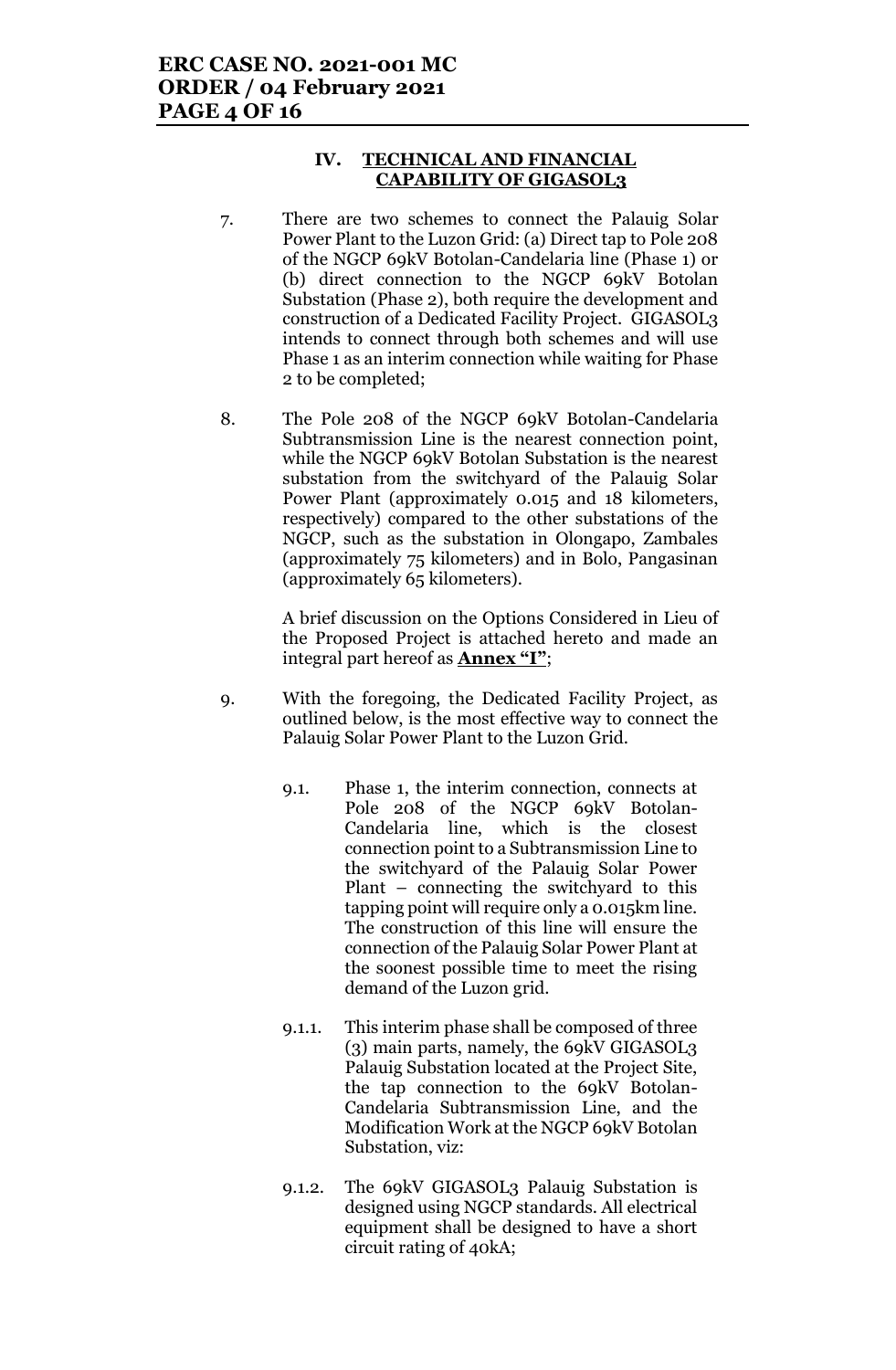- 9.1.3. The tap connection to the 69kV Botolan-Candelaria Subtransmission Line shall be made via a single circuit, 0.015km-long 336.4 MCM ACSR line;
- 9.1.4. The Modification Work at the NGCP 69kV Botolan Substation shall include installation of new potential transformer circuits, relocation of existing lightning arresters and modification of the feeder protection;
- 9.1.5. The construction of Phase 1 of the proposed Dedicated Facility Project, including both civil and electromechanical works, is estimated to be completed in January 2021;
- 9.1.6. The figure below shows the Single Line Diagram from GIGASOL3's Interim Connection (Phase 1) of the proposed Dedicated Facility Project up to the connection point at NGCP's Bay Substation:

#### GIGASOL3 - Phase 1: Interim Connection Scheme



A copy of the Single Line Diagram of the Interim Connection is attached hereto and made an integral part hereof as **Annex "J"**;

9.2. Meanwhile, Phase 2, the final connection, connects at the NGCP 69kV Botolan Substation, which is the closest substation to the Project Site. The direct connection to this substation will require the construction of an 18km 69kV Line which will take at least twelve (12) months to complete. This 18km Line shall be the final connection used for the dispatch of the Palauig Solar Power Plant.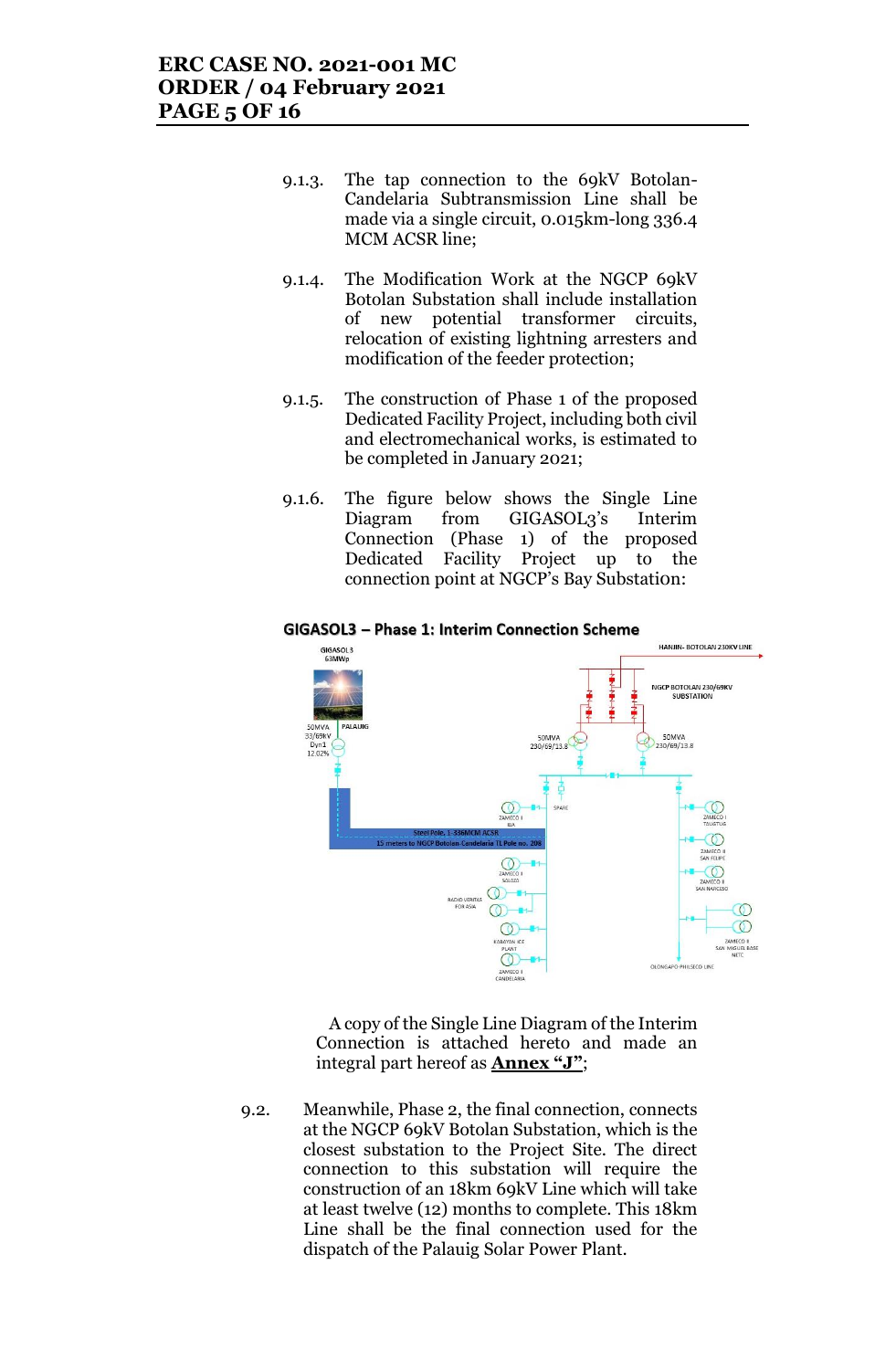- 9.2.1. This final phase shall be composed of three (3) main parts, namely, the 69kV GIGASOL3 Line, the 69kV GIGASOL3 Palauig Substation located at the Project Site, and the Expansion Work at the NGCP Botolan 69kV Substation, viz:
- 9.2.2. The 69kV GIGASOL3 Line shall be a new double circuit 410 mm<sup>2</sup> TACSR transmission line approximately 18 km long;
- 9.2.3. A new outgoing bay shall be constructed at the 69kV GIGASOL3 Palauig Substation for the new double circuit line. The substation expansion shall be designed using NGCP standards and all electrical equipment shall have a short circuit rating of 40kA;
- 9.2.4. The Expansion Work at the NGCP Botolan 69kV Substation shall include the extension of the existing 69kV bus and the modification of the feeder protection.
- 9.2.5. The figure below shows the Single Line Diagram from GIGASOL3's Final Connection (Phase 2) of the proposed Dedicated Facility Project up to the connection point at NGCP's Botolan Substation:



## A copy of the Single Line Diagram of the Final Connection is attached hereto and made an integral part hereof as **Annex "J-1"**;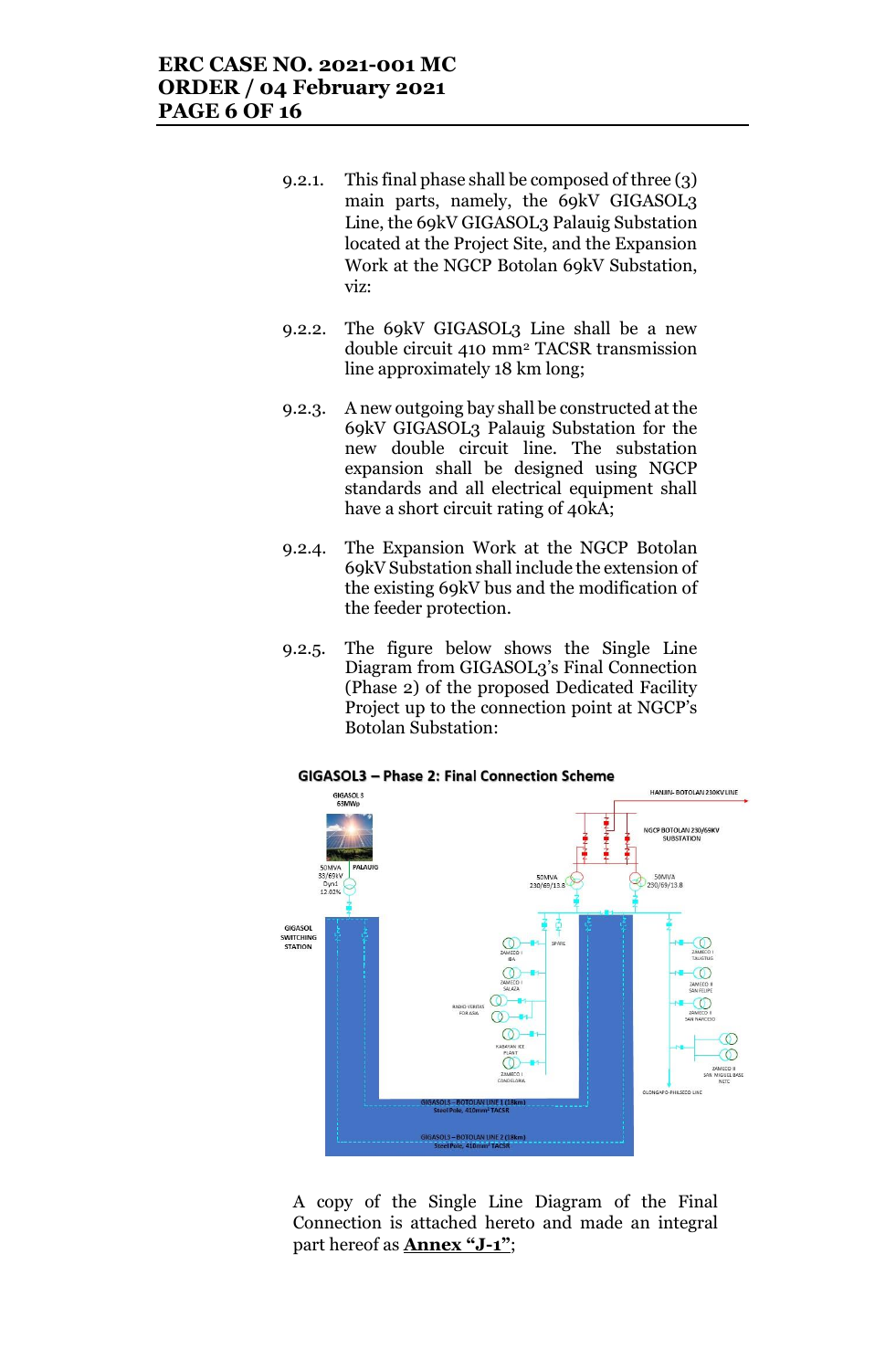10. The estimated cost of the construction of the Dedicated Facility Project is around PhP376.59M, inclusive of the cost for the construction of the switchyard. It will be funded privately by GIGASOL3 and will, therefore, not result in any unregulated charges.

> The Dedicated Facility Project Cost Estimate is attached hereto and made an integral part hereof as **Annex** "**K**";

- 11. Based on the approved System Impact Study (SIS) Report prepared by the NGCP, the connection of the Palauig Solar Power Plant to the Luzon Grid via Interim Connection and Final Connection are technically feasible based on the following assessments:
	- 11.1. The thermal assessment results show that the entry of the Palauig Solar Power Plant via interim scheme in 2020 will result in the overloading of the 69kV Botolan-Candelaria Line and the 50MVA Botolan 230/69kV Power Transformer, however, in 2025, considering the final connection scheme and the installation of an additional 50MVA 230/69 kV Power Transformer at Botolan Substation, the transmission facilities have enough capacity during normal condition, but will be inadequate during single-outage contingency. Thus, the dispatch of the generating plants connected along the Botolan-Candelaria 69 kV Line should be regulated based on actual system conditions in 2020 and during N-1 condition in 2025 to avoid any overloading;
	- 11.2. The voltage assessment results show that bus voltages in the study area are within the limits prescribed by the Philippine Grid Code (PGC) during normal and N-1 conditions in 2020 and 2025;
	- 11.3. The short circuit assessment results show that the resulting fault level in the associated substations upon implementation of the Palauig Solar Power Plant is minimal and does not breach the interrupting rating of installed circuit breakers;
	- 11.4. The rotor angle stability assessment results indicate that transient disturbances caused by three-phase faults in the transmission system do not lead to system instability;
	- 11.5. The frequency assessment results show that sudden outage of all units of the Palauig Solar Power Plant, while supplying full capacity,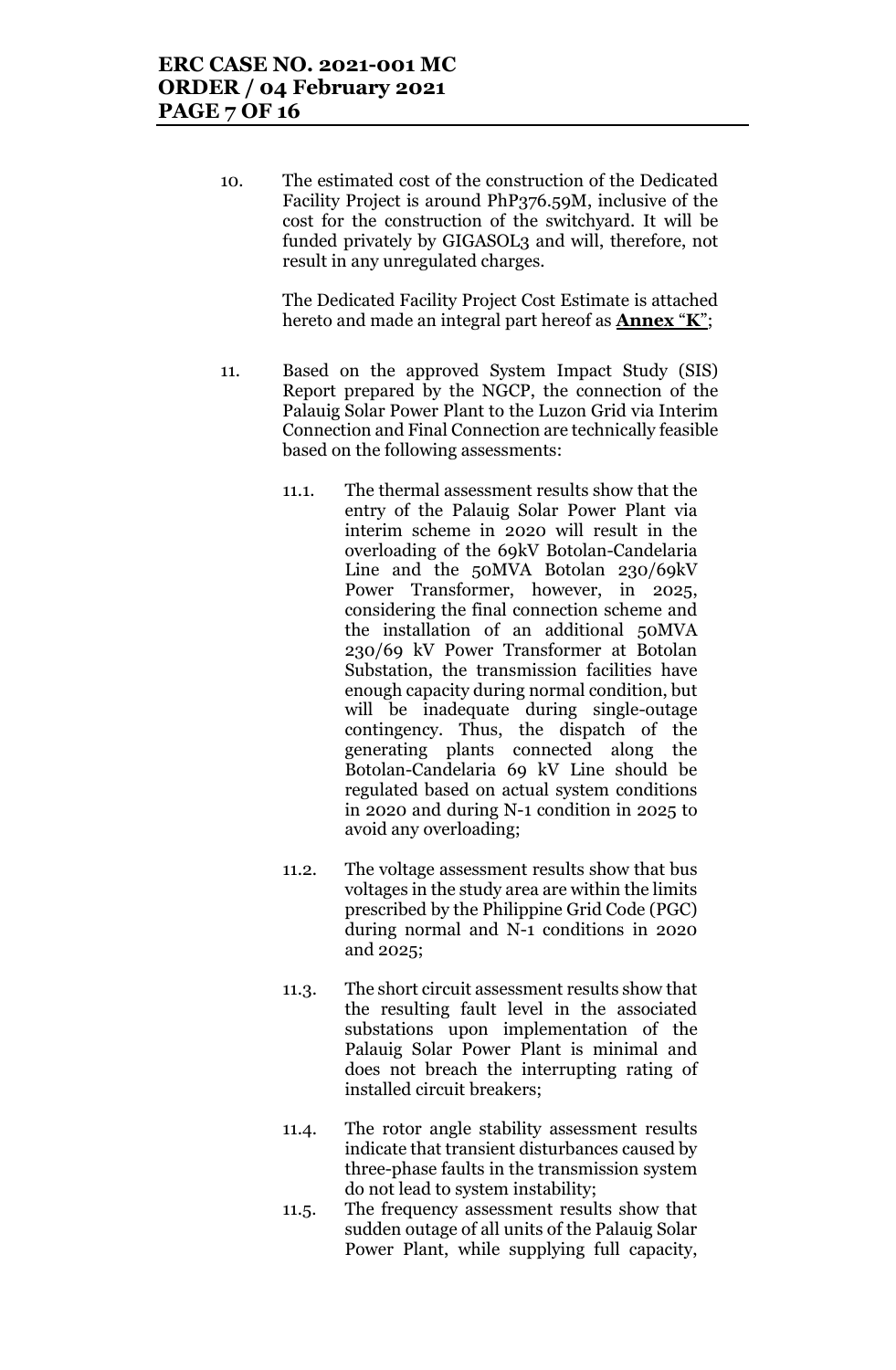does not cause the frequency of the system to drop below the 59.2 Hz limit for Automatic Load Dropping (ALD). Furthermore, it is expected that, under such scenario, the system will be able to maintain an acceptable frequency level.

A copy of the NGCP's System Impact Study Report for the Palauig Solar Power Plant is attached hereto and made an integral part hereof as **Annex** "**L**";

12. GIGASOL3 engaged Almario Computer, Civil-Electrical Protection and Safety Technology to conduct the Facilities Study (FS) for the Palauig Solar Power Plant to ensure that the equipment to be installed will satisfy the recommendations of the SIS and that the Dedicated Facility Project complies with the Philippine Grid Code. The Facilities Study is currently being reviewed by the NGCP.

> Copies of the Facilities Study and NGCP's letter dated 13 November 2020 to GIGASOL3 confirming that the FS is being subject to technical review are attached hereto and made integral parts hereof as **Annexes "M"** and **"M-1"**, respectively;

13. Considering that the NGCP has evaluated the system impact of connecting the Palauig Solar Power Plant to the Luzon Grid, GIGASOL3 requested NGCP for the issuance of a certification that the Palauig Solar Power Plant Project is consistent with NGCP's Transmission Development Plan (TDP), as well as a certification that it is in the process of securing Service Agreements, such as the Connection Agreement, with the NGCP. On 13 November 2020, NGCP informed GIGASOL3 that the subject project will be included in the formulation of the succeeding TDP update following its classification as an "indicative" Private Sector Initiated Power Project in the August 2020 update by the DOE.

> Copies of GIGASOL3's letter to NGCP dated 06 November 2020 and NGCP's reply to GIGASOL3 dated 13 November 2020 are attached hereto and made integral parts hereof as **Annexes "N"** and **"N-1"**, respectively;

14. Relative thereto, GIGASOL3 requested the DOE for the inclusion of its project in the list of committed/initiated private sector power projects since projects included in the TDP are aligned with the DOE's List of Private Sector Initiated Power Projects.

A copy of GIGASOL3's letter to the DOE dated 06 November 2020 is attached hereto and made an integral part hereof as **Annex "O"**;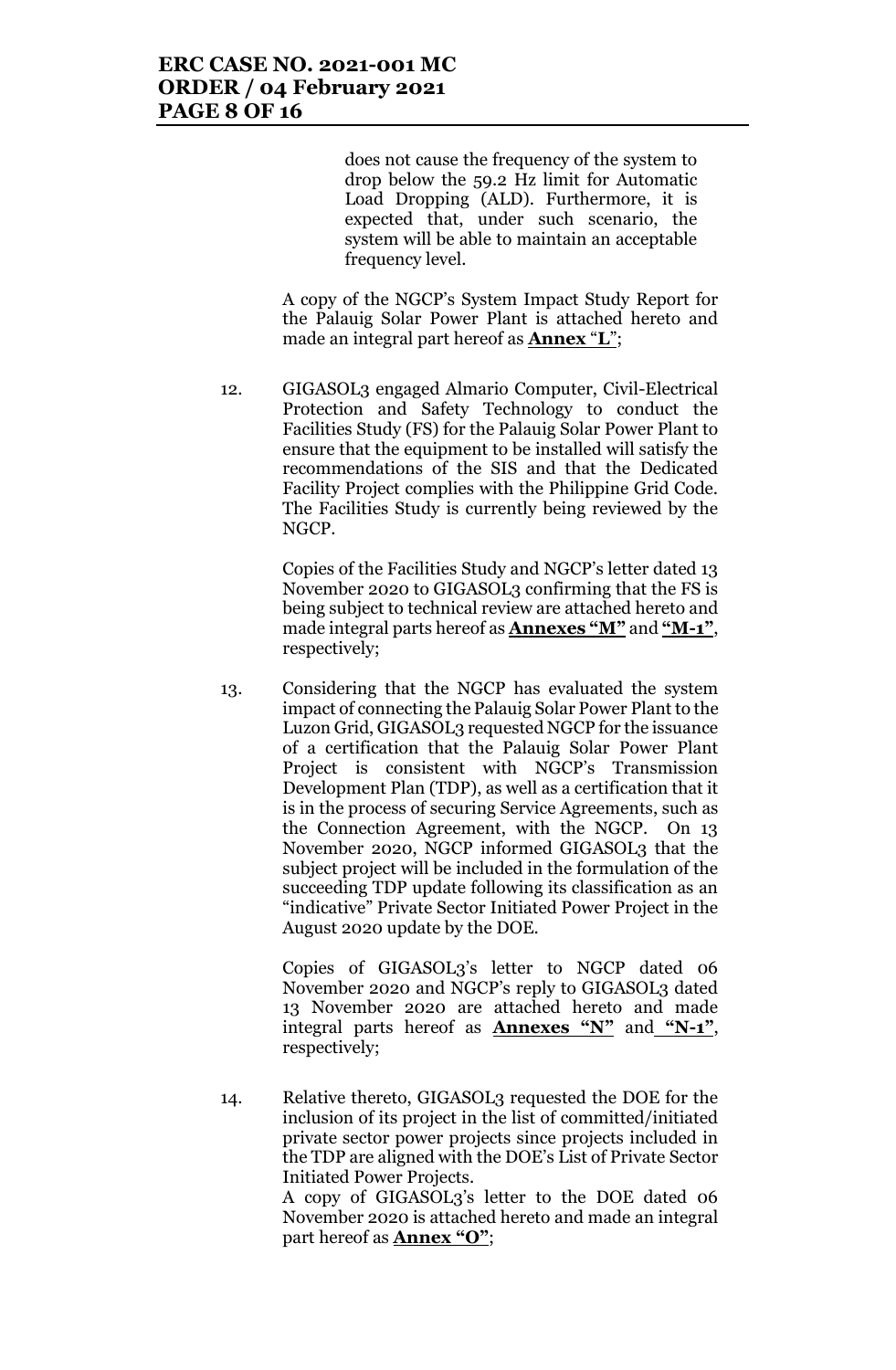15. Furthermore, JC Electrofields Power Systems Inc. (JCE) was contracted by GIGASOL3 for the construction of the Dedicated Facility Project, while it intends to engage the services of the NGCP for the operation and maintenance thereof.

> A copy of the Corporate Profile of JCE is attached hereto and made an integral part hereof as **Annex "P"**, while a copy of GIGASOL3's letter of intent to secure the NGCP's O&M services is hereto attached as **Annex "P-1"**;

16. As of date, GIGASOL3 has secured or is in the process of securing the necessary permits, licenses and authority from regulatory agencies. In fact, on 27 January 2020, the Department of Environment and Natural Resources (DENR) issued an Environmental Compliance Certificate (ECC) to GIGASOL3's Palauig Solar Power Plant Project, copy is herewith attached as **Annex "Q"**.

> A copy of the Sworn Statement of GIGASOL3's authorized representative, as to its filing of applications with all other concerned agencies is herewith attached as **Annex "R"**;

17. To fully support herein *Application*, the following attached documents are, likewise, being submitted for the Honorable Commission's consideration.

| <b>Annex</b>                | <b>Document</b>                                        |  |  |
|-----------------------------|--------------------------------------------------------|--|--|
| ``S"                        | Vicinity Map and Proposed Site of Project              |  |  |
| $\frac{1}{2}$               | Conceptual Engineering Design and Drawings for Interim |  |  |
|                             | Connection (Phase 1)                                   |  |  |
| $\mathrm{``T-1''}$          | Conceptual Engineering Design and Drawings for Final   |  |  |
|                             | Connection (Phase 2)                                   |  |  |
| $\mathcal{C}$ $\mathcal{L}$ | <b>Gantt Chart</b>                                     |  |  |
| $\mathcal{C}(\mathbf{V})$   | Relevant Dates of Dedicated Point to Point Application |  |  |
| $\mathcal{L}(\mathbf{M})$   | Affidavit of Compliance to the Philippine Grid Code    |  |  |

#### **V. PRAYER FOR THE ISSUANCE OF PROVISIONAL AUTHORITY OR INTERIM RELIEF**

- 18. All the foregoing allegations are herein re-pleaded by reference in support of this *Prayer* for the issuance of a provisional authority or interim relief;
- 19. Connecting the Palauig Solar Power Plant to the Luzon Grid is a prerequisite to the commercial operations of the Palauig Solar Power Plant scheduled in the first quarter of 2021. It is necessary for GIGASOL3 to be granted a provisional authority or interim relief approving the development and operation of the Dedicated Facility Project so that GIGASOL3 can commence commercial operations of the Palauig Solar Power Plant at the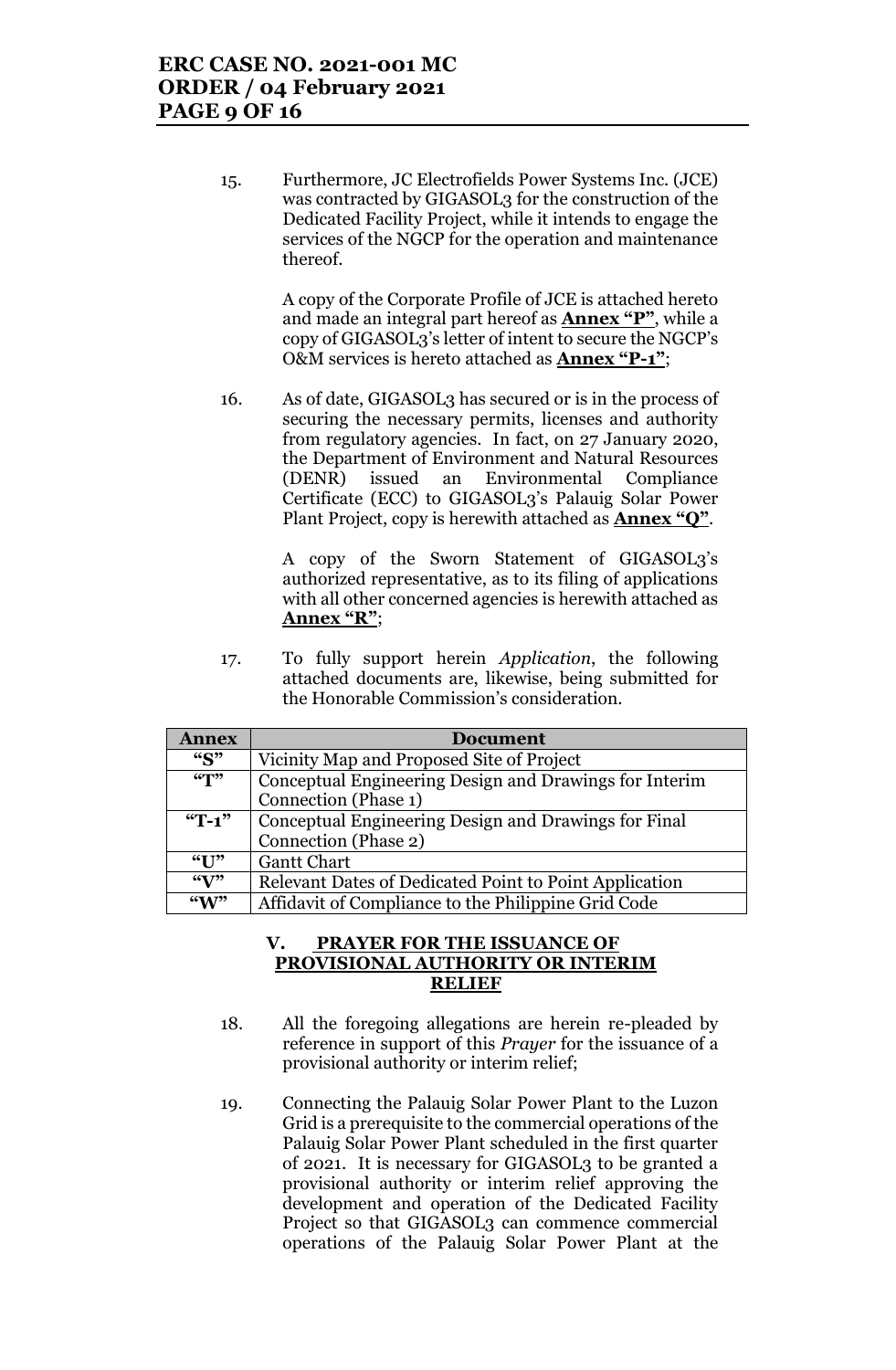soonest possible time. Phase 1, in particular, requires an estimated construction time of five (5) months;

- 20. After all, Republic Act No. 9513, also known as the Renewable Energy Act of 2008 (RE Act), has declared that it is the policy of the State to "*accelerate the exploration and development of renewable energy resources such as, but not limited to, biomass, solar, wind, hydro, geothermal and ocean energy sources, including hybrid systems, to achieve energy selfreliance, through the adoption of sustainable energy development strategies to reduce the country's dependence on fossil fuels and thereby minimize the country's exposure to price fluctuations in the international markets, the effects of which spiral down to almost all sectors of the economy";<sup>5</sup>*
- 21. Further, the subject matter of this *Application* is analogous to the Honorable Commission's approval of electric capital projects. Thus, insofar as the grant of a provisional authority or interim relief, *ERC Resolution No.* 13, *Series of 2006*, as amended<sup>6</sup>, is hereby invoked. It is provided that:

#### *"ARTICLE II APPLICATIONS AND REQUIREMENTS*

## *2.3 Evaluation and Approval*

*- xxx -*

*Upon filing of the application, the Commission may, on its own or upon motion, grant the issuance of a Provisional Authority (PA) based on the allegations of the application and on such other documents attached thereto or submitted by the parties. The Commission, if necessary, may schedule a hearing for the issuance of a PA not later than thirty (30) days from the filing of the application. Thereafter, the Commission shall issue a ruling either granting or denying the PA stating clearly the reasons therefore, within seventy five (75) days from the filing of the application.xxx."* [Emphasis ours.]

22. A copy of the Affidavit executed by GIGASOL3's authorized representative in support of the prayer for issuance of provisional authority or interim relief is hereto attached and made an integral part hereof as **Annex "X**;

 $\overline{\phantom{a}}$ 

<sup>5</sup> Section 2 (a)

<sup>6</sup> A Resolution Adopting the Guidelines to Govern the Submission, Evaluation and Approval of Electric Capital Projects, as amended by *Resolution No. 18, Series of 2008* and *Resolution No. 26, Series of 2009.*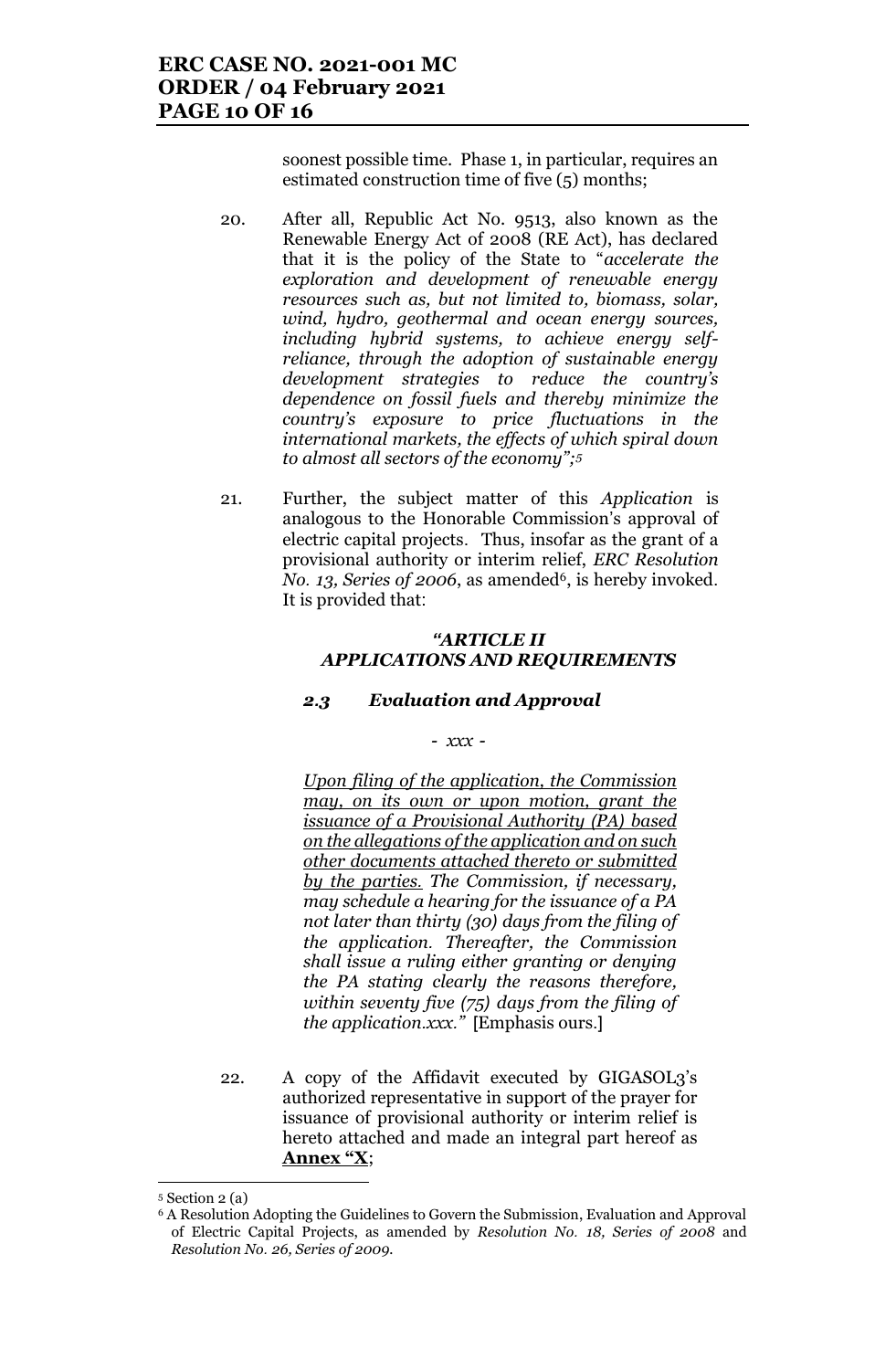- 23. Considering the above, there is clear and sufficient basis for the issuance of a provisional authority or interim relief pending the issuance of a final decision;
- 24. In view of all the foregoing, Applicant GIGASOL3 respectfully submits the instant *Application* for the Honorable Commission's urgent and utmost consideration.

#### **PRAYER**

WHEREFORE, premises considered, GIGASOL3 respectfully prays that the Honorable Commission:

- 1. Pending hearing on the merits, **ISSUE** a **PROVISIONAL AUTHORITY** or **INTERIM RELIEF** to *immediately* allow GIGASOL3 to develop, own and/or operate the proposed dedicated point-to-point limited facility for its Palauig Solar Power Project; and
- 2. After due notice and hearing, **RENDER** a Decision **APPROVING** the *Application* with **FINALITY**.

Other just and equitable reliefs are, likewise, prayed for.

Finding the said *Application* to be sufficient in form, with the required fees having been paid, the Commission hereby sets the same for determination of compliance with the jurisdictional requirements, expository presentation, Pre-trial Conference, and presentation of evidence on the following dates and online platform for the conduct thereof pursuant to Resolution No. 09, Series 0f 2020<sup>7</sup> , dated 24 September 2020.

| Date                                      | <b>Online Platform</b> | <b>Activity</b>             |
|-------------------------------------------|------------------------|-----------------------------|
|                                           |                        | Determination of            |
| <b>08 April 2021</b><br>(Thursday) at two | <b>Microsoft</b>       | compliance with             |
| o'clock in the                            | <b>Teams (MS</b>       | jurisdictional              |
| afternoon                                 | <b>Teams</b> )         | requirements and            |
|                                           | <b>Application</b>     | <b>Expository</b>           |
| (02:00 P.M.)                              |                        | Presentation                |
| 15 April 2021                             | <b>Microsoft</b>       | <b>Pre-Trial Conference</b> |
| (Thursday) at two                         | <b>Teams (MS</b>       | and Presentation of         |
|                                           |                        | Evidence                    |

<sup>7</sup> A Resolution Adopting the Guidelines Governing Electronic Applications, Filings and Virtual Hearings Before the Energy Regulatory Commission.

 $\overline{a}$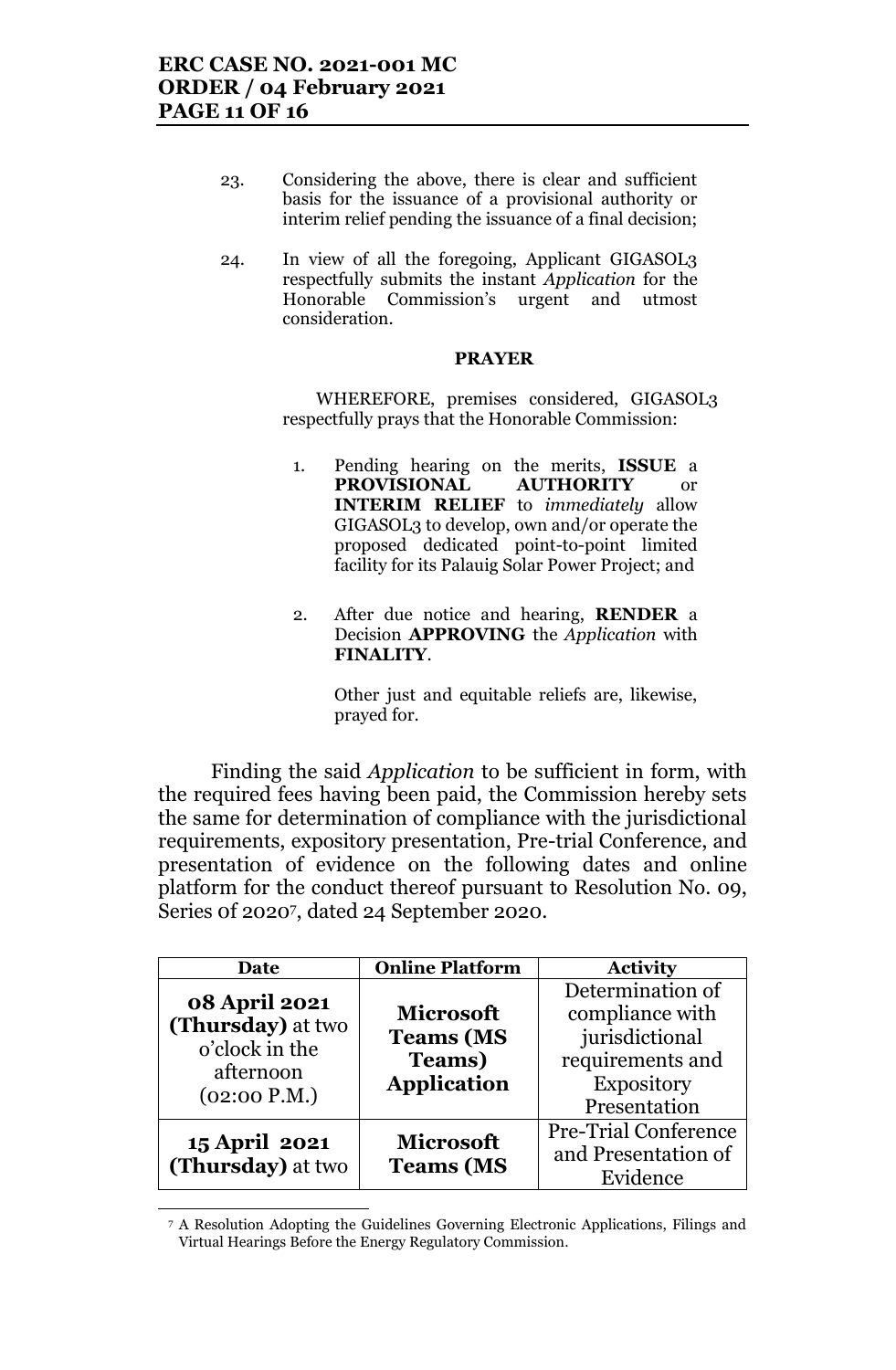| <b>Date</b>    | <b>Online Platform</b> | <b>Activity</b> |
|----------------|------------------------|-----------------|
| o'clock in the | Teams)                 |                 |
| afternoon      | <b>Application</b>     |                 |
| (02:00 P.M.)   |                        |                 |

# **RELATIVE THERETO, GIGASOL3** is hereby directed to:

- 1) Cause the publication of the attached *Notice of Virtual Hearing* once (1x) in a newspaper of nationwide circulation in the Philippines at its own expense, with the date of publication to be made not later than ten (10) days before the date of the scheduled initial hearing;
- 2) Furnish with copies of this *Order* and the attached *Notice of Virtual Hearing* the Offices of the Provincial Governor, the Municipal Mayors, and the Local Government Unit (LGU) legislative bodies within the affected area for the appropriate posting thereof on their respective bulletin boards;
- 3) Inform the consumers within the affected area of the filing of the *Application*, its reasons therefor, and of the scheduled hearings thereon, by any other means available and appropriate;
- 4) Furnish with copies of this *Order* and the attached *Notice of Virtual Hearing*, the Office of the Solicitor General (OSG), the Commission on Audit (COA), and the Committees on Energy of both Houses of Congress. They are hereby requested, if they so desire to send their duly authorized representatives at the scheduled hearings; and
- 5) Furnish with copies of the *Application* and its attachments all those making requests therefor, subject to reimbursement of reasonable photocopying costs.

Within five (5) calendar days prior to the date of the virtual hearing, GIGASOL3 must submit to the Commission via electronic mail (e-mail) at <u>docket@erc.ph</u>, copy furnish the Legal Service through  $\frac{\text{legal@erc.ph}}{\text{begin}}$ , the scanned copies of their written compliance with the aforementioned jurisdictional requirements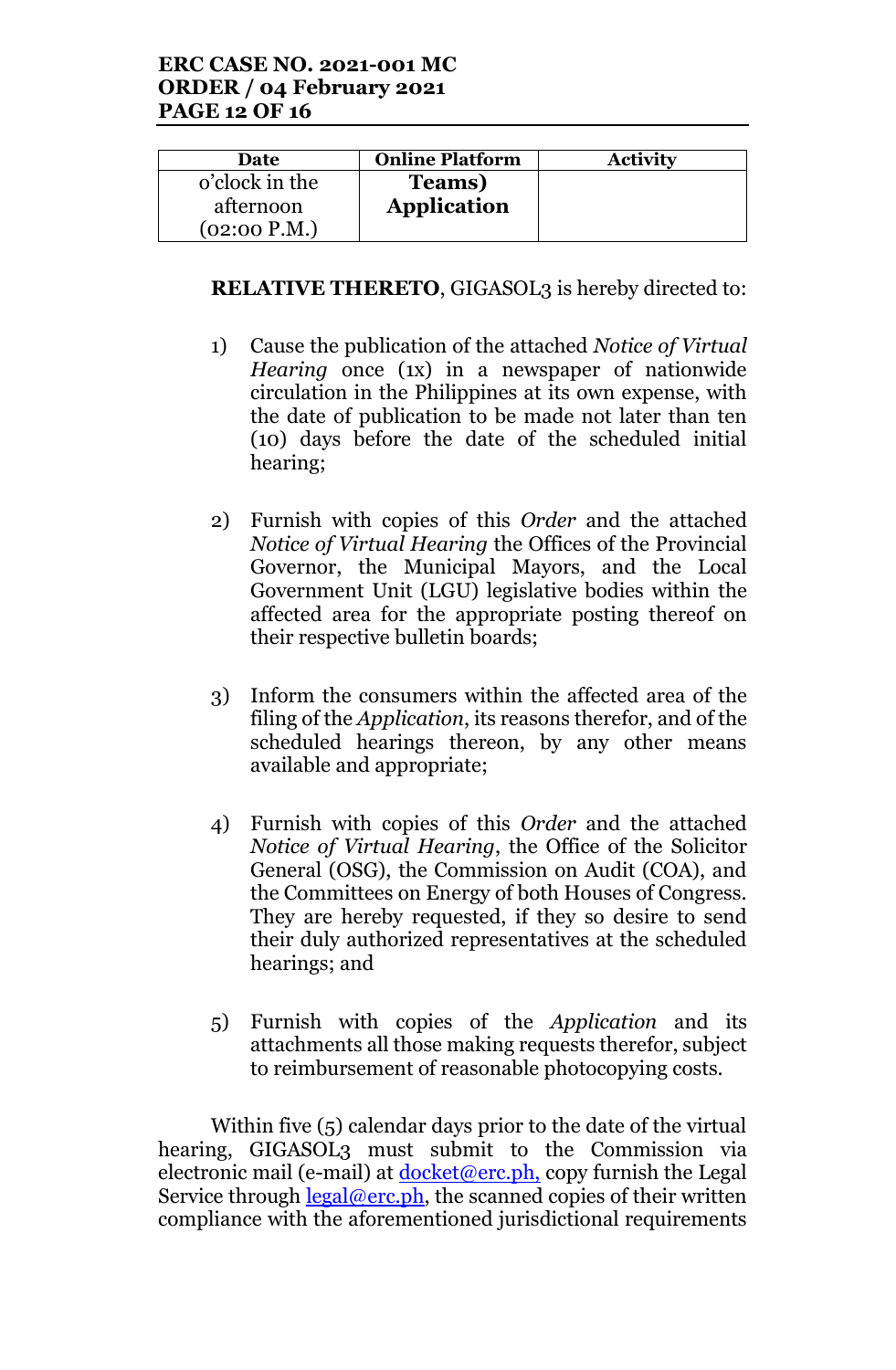attaching therewith, methodically arranged and duly marked the following:

- 1) The evidence of publication of the attached *Notice of Virtual Hearing* consisting of affidavit of the Editor or Business Manager of the newspaper where the said *Notice of Virtual Hearing* was published, and the complete issues of the said newspaper;
- 2) The evidence of actual posting of this *Order* and the attached *Notice of Virtual Hearing* consisting of certifications issued to that effect, signed by the aforementioned Governor, Mayors, and LGU legislative bodies or their duly authorized representatives, bearing the seals of their offices;
- 3) The evidence of other means employed by GIGASOL3 to inform the consumers affected of the filing of the *Application,* its reasons therefor, and of the scheduled hearings thereon;
- 4) The evidence of receipt of copies of this *Order* and the attached *Notice of Virtual Hearing* by the OSG, COA, and the Committees on Energy of both Houses of Congress;
- 5) The evidence of receipt of copies of the *Application* and its attachments by all those making requests therefor, if any; and
- 6) Such other proofs of compliance with the requirements of the Commission.

Moreover, GIGASOL3 is hereby required to post on its bulletin boards, the scanned copies of the foregoing jurisdictional requirements, together with the newspaper publication and certifications issued by the concerned Office of the Mayors, or Provincial Governor and Local Legislative Bodies, and to submit proof of its posting thereof.

GIGASOL3 and all interested parties are also required to submit via e-mail at  $doeket@erc.php$ , copy furnish the Legal Service through  $\frac{\text{legal@erc.ph}}{\text{legal@erc.ph}}$ , at least five (5) calendar days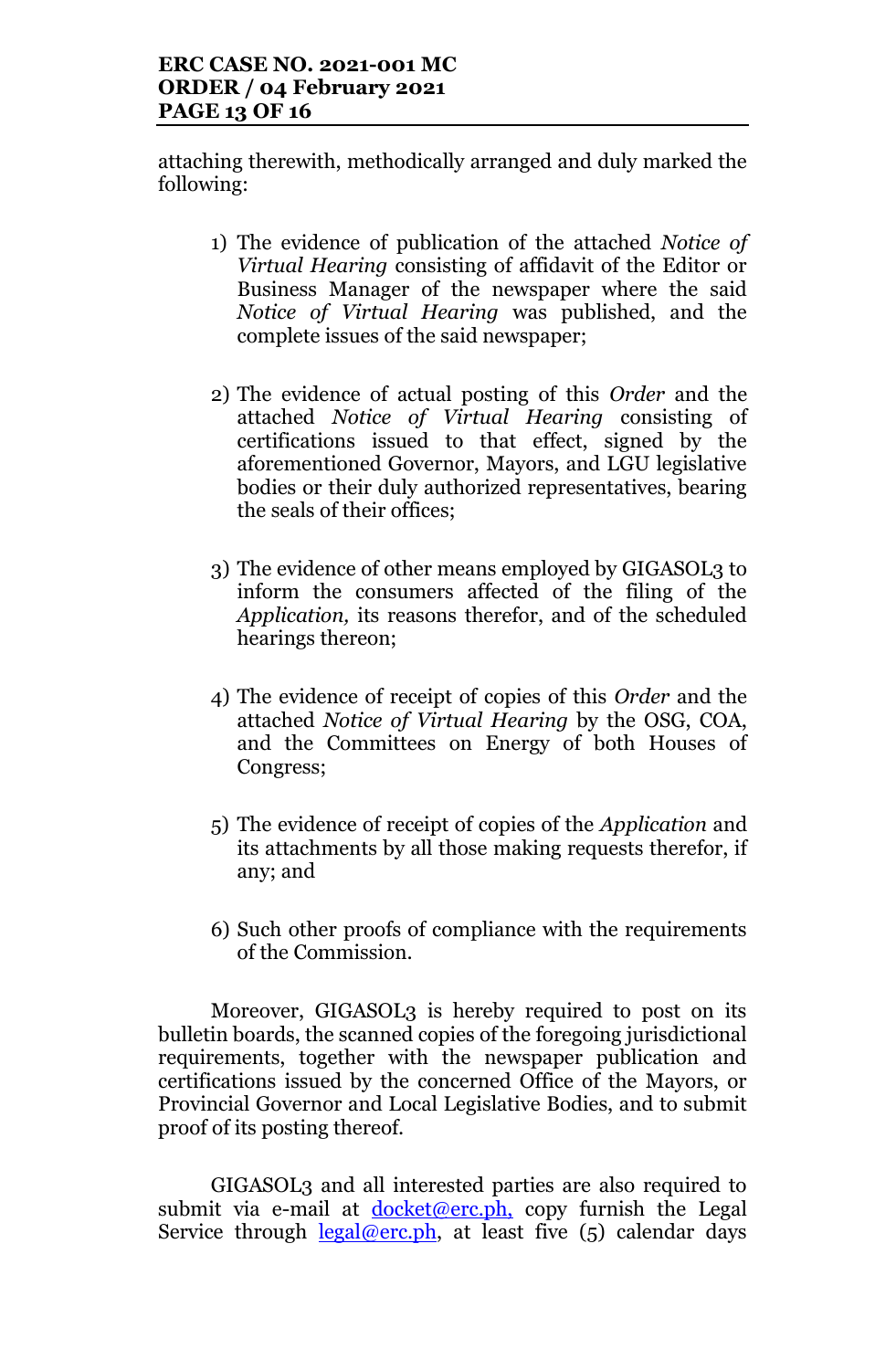before the date of the scheduled virtual hearing and Pre-trial Conference, their respective Pre-Trial Briefs containing, among others:

- 1) A summary of admitted facts and proposed stipulation of facts;
- 2) The issues to be tried or resolved;
- 3) The documents or exhibits to be presented, stating the purposes and proposed markings therefor, which should also be attached to the Pre-trial Brief; and
- 4) The number and names of the witnesses, with their written testimonies in a Judicial Affidavit form attached to the Pre-trial Brief.

GIGASOL3 must ensure that all the documents or exhibits proposed to be presented have already been duly submitted to the Commission at least five (5) calendar days before the date of the scheduled initial virtual hearing and Pre-trial Conference pursuant to the preceding paragraph.

Failure of GIGASOL3 to comply with the above requirements within the prescribed period shall be a ground for cancellation of the scheduled hearing, and the resetting of which shall be six (6) months from the said date of cancellation.

GIGASOL3 must also be prepared to make an expository presentation of the instant *Application*, aided by whatever communication medium that it may deem appropriate for the purpose, in order to put in plain words and explain, for the benefit of the consumers and other concerned parties, the nature of the *Application* with relevant information and pertinent details substantiating the reasons and justifications being cited in support thereof.

GIGASOL3 are hereby directed to file a copy of their Expository Presentation via e-mail at docket@erc.ph, copy furnish the Legal Service through  $\frac{\text{legal@erc}, \text{ph}}{\text{level}}$ , at least five (5) calendar days prior to the scheduled virtual hearing. GIGASOL3 shall also be required, upon the request of any stakeholder, to provide an advance copy of its expository presentation, at least five (5) calendar days prior to the scheduled virtual hearing.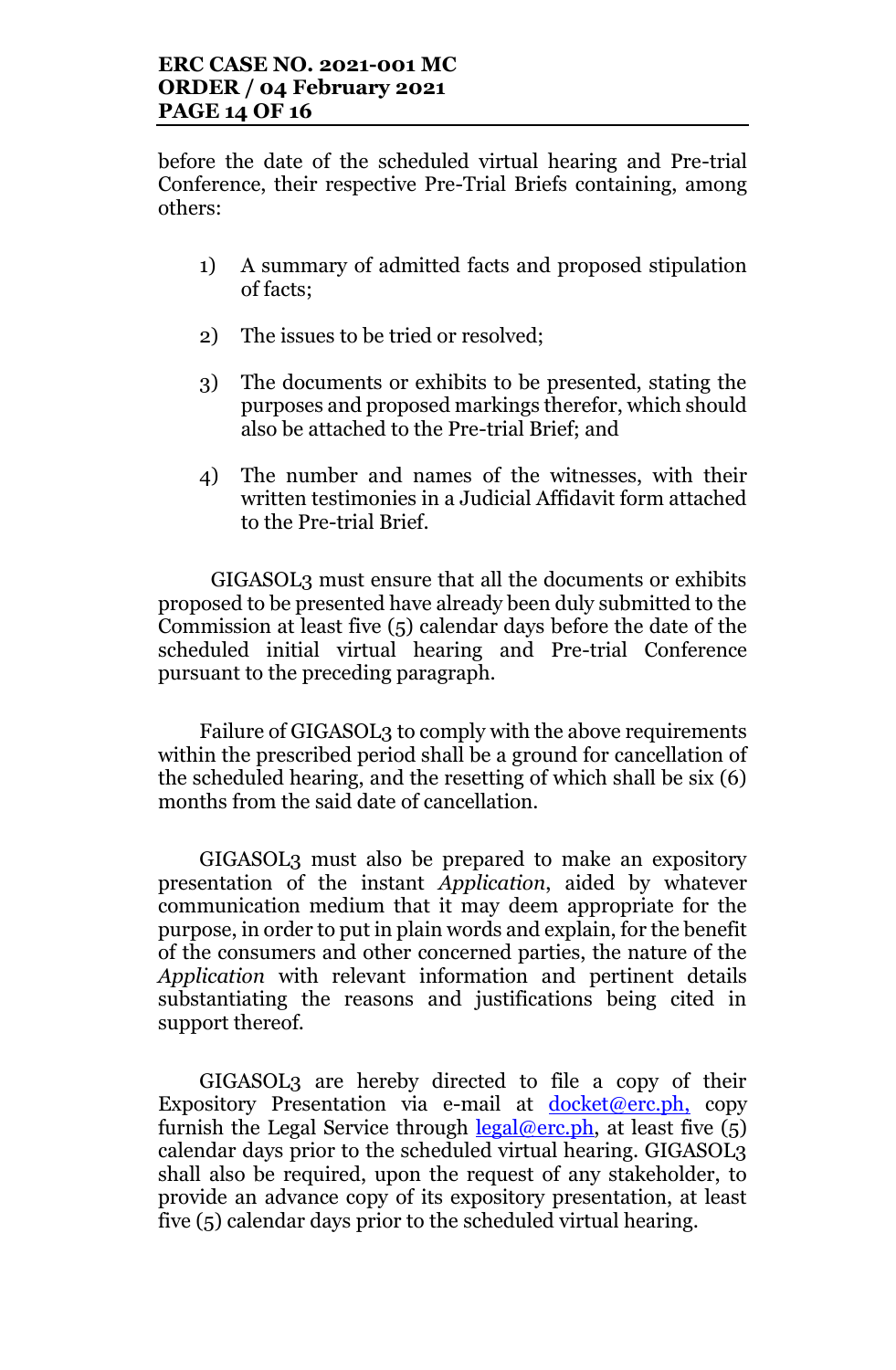Any interested stakeholder may submit its comments and/or clarifications at least one (1) calendar day prior to the scheduled virtual hearing, via e-mail docket@erc.ph, copy furnish the Legal Service through  $\text{legal@erc}, \text{ph}$ . The Commission shall give priority to the stakeholders who have duly submitted their respective comments and/or clarifications, to discuss the same and propound questions during the course of the expository presentation.

GIGASOL3 is further directed to submit, either through personal service, registered or ordinary mail/private courier, one (1) set of the original or certified true hard/printed copy/ies of their Jurisdictional Compliance, Expository Presentation, Pretrial Brief, and Judicial Affidavit/s of witness/es, within five (5) working days from the date that the same were electronically submitted, as reflected in the acknowledgment receipt e-mail sent by the Commission. Similarly, all interested parties who filed their Petition for Intervention or Opposition are required to submit the hard/printed copy thereof within the same period through any of the available modes of service.

Finally, GIGASOL3, including their authorized representative/s and witness/es, are hereby directed to provide the Commission, thru legal.virtualhearings@erc.ph, with their respective e-mail addresses upon receipt of this *Order*. The Commission will send the access link/s to the aforementioned hearing platform within five (5) working days prior to the scheduled hearing.

## **SO ORDERED.**

Pasig City, 04 February 2021.

FOR AND BY AUTHORITY OF THE COMMISSION:

ERC **HILLING COMMUNIST STATE** 

**AGNES VST DEVANADERA** *Chairperson and CEO*

 $\ell$ sh  $\mathcal{V}$ LS: JMS/CLB/MCCG